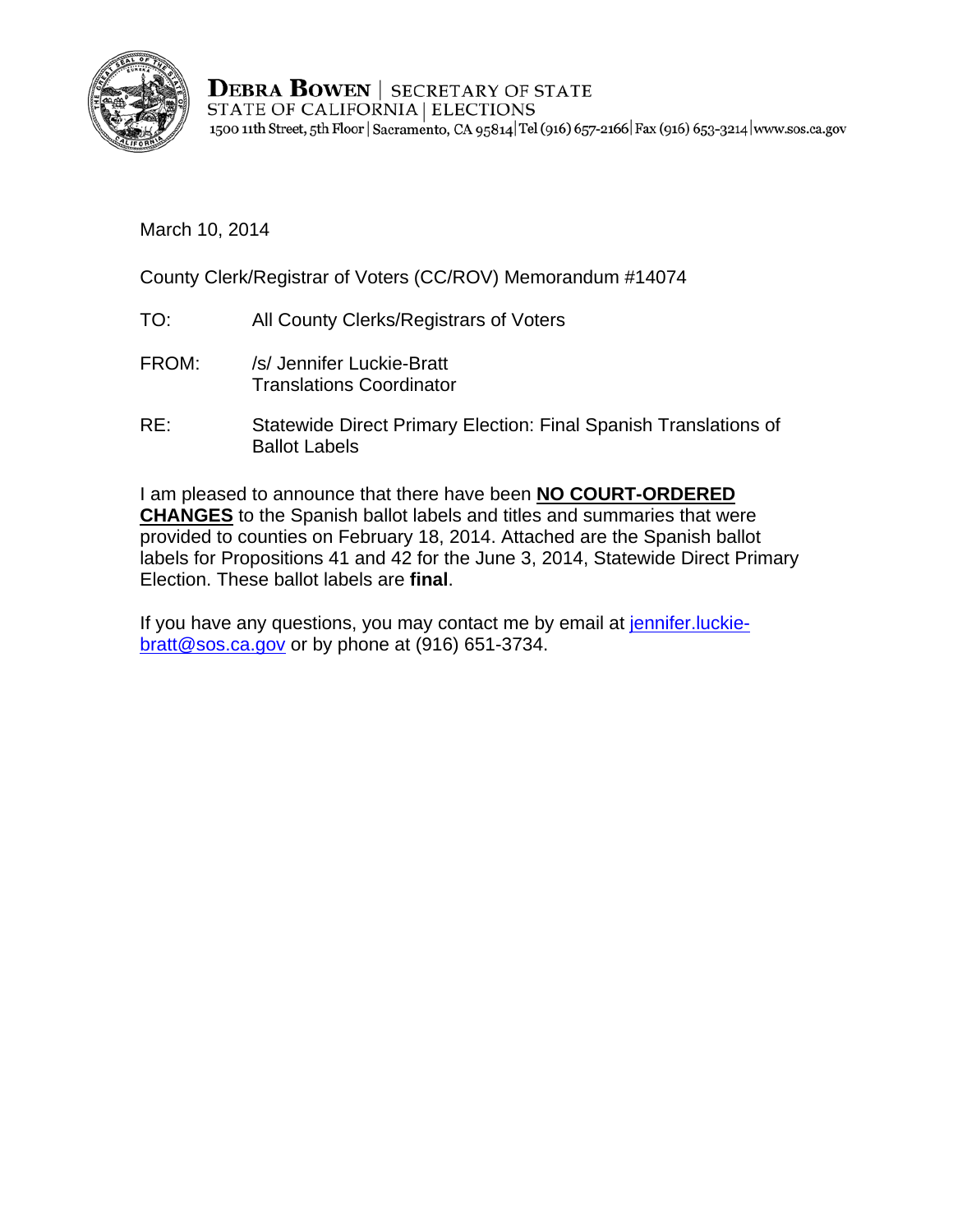## **BALLOT LABEL**

## **LEY PARA LA EMISIÓN DE BONOS PARA VIVIENDAS DE VETERANOS Y LA PREVENCIÓN DEL SINHOGARISMO DE 2014.** Autoriza \$600 millones en bonos de

obligación general para viviendas multifamiliares de apoyo asequibles para aliviar el sinhogarismo, viviendas de transición asequibles, viviendas de alquiler asequibles, o instalaciones relacionadas con los veteranos y sus familias. Impacto fiscal: Incremento de los costos de los bonos estatales con un promedio alrededor de \$50 millones anuales durante 15 años.